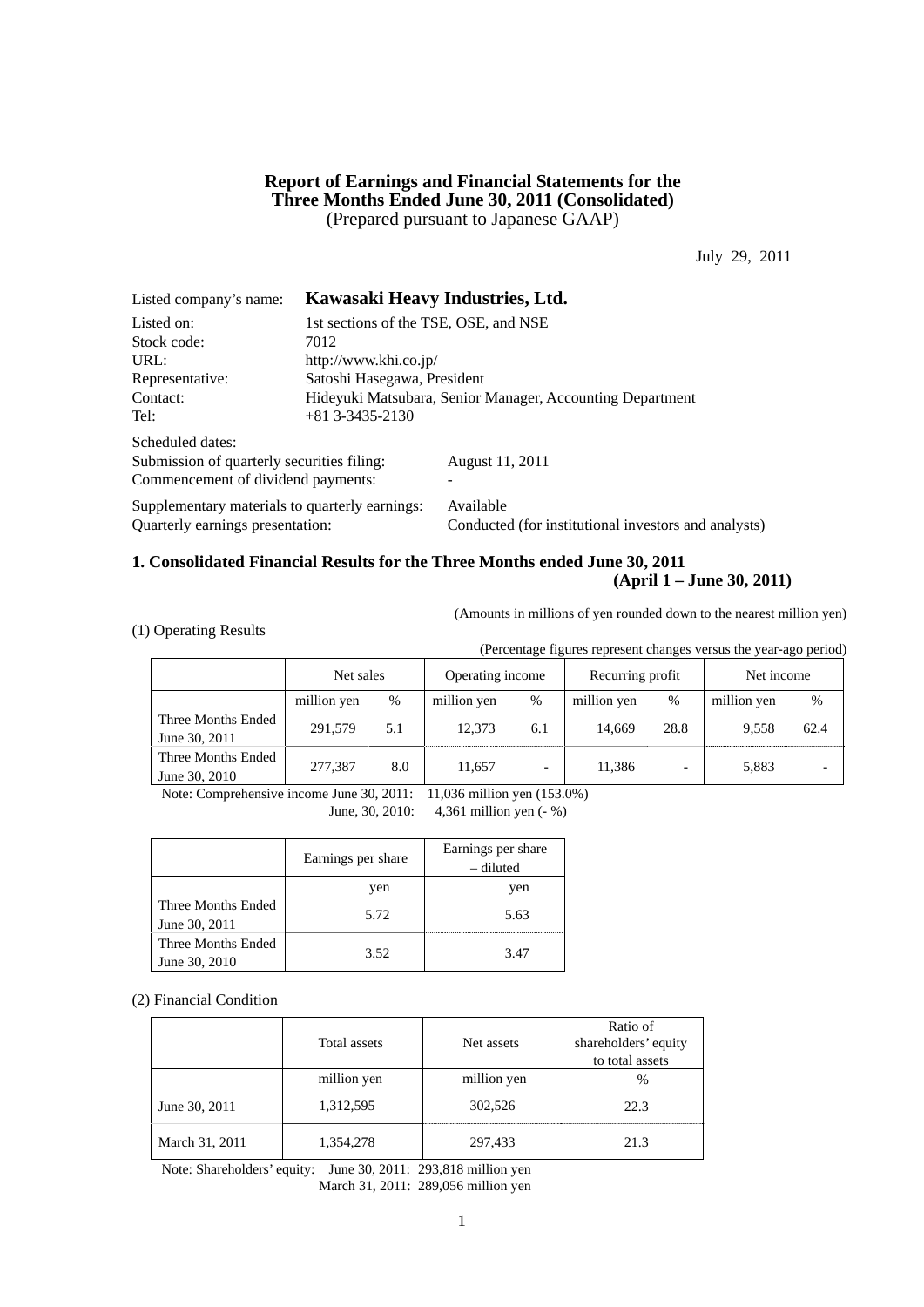### **2. Dividends**

|                                          | Dividend per share       |                                                   |         |      |           |  |  |
|------------------------------------------|--------------------------|---------------------------------------------------|---------|------|-----------|--|--|
|                                          | End of first             | End of third<br>End of financial<br>End of second |         |      |           |  |  |
| Record date or term                      | quarter                  | quarter                                           | quarter | vear | Full year |  |  |
|                                          | yen                      | yen                                               | yen     | yen  | yen       |  |  |
| Year ended<br>March 31, 2011             | $\overline{\phantom{0}}$ | 0.00                                              |         | 3.00 | 3.00      |  |  |
| Year ending<br>March 31, 2012            | $\overline{\phantom{0}}$ |                                                   |         |      |           |  |  |
| Year ending March<br>31, 2012 (forecast) |                          | 0.00                                              |         | 4.00 | 4.00      |  |  |

Note: Revisions to the most recently announced dividend forecast: None

#### **3. Forecast of Consolidated Earnings for the Year Ending March 31, 2012 (April 1, 2011 – March 31, 2012)**

(Percentage figures represent changes versus the year-ago period)

|                                                   | Net sales   |      | Operating income |       |             | Recurring profit |             | Net income | Earnings per<br>share |
|---------------------------------------------------|-------------|------|------------------|-------|-------------|------------------|-------------|------------|-----------------------|
|                                                   | million yen | %    | million yen      | %     | million yen | $\%$             | million yen | %          | yen                   |
| For six months<br>ending<br>September 30,<br>2011 | 650,000     | 13.6 | 20,000           | (4.3) | 21,000      | (1.1)            | 12.000      | (2.7)      | 7.18                  |
| Full year                                         | 1,360,000   | 10.8 | 50,000           | 17.2  | 52,000      | 5.8              | 32,000      | 23.2       | 19.15                 |

Note: Revision to the most recently announced earnings forecast: None

# **4. Other Information**

1) Changes affecting the status of material subsidiaries (scope of consolidation): None

\*This refers to additions and removals of material subsidiaries to and from the consolidated group during the period. For further details, see "Changes affecting the status of material subsidiaries (scope of consolidation)" on page 7 in the Accompanying Materials.

- 2) Accounting procedures specific to preparation of quarterly consolidated financial statements: Yes
	- \*For further details, see "Accounting procedures specific to preparation of quarterly consolidated financial statements" on page 8 in the Accompanying Materials.

3) Changes in accounting policies, changes in accounting estimates, and correction of errors

- (1) Changes in accounting policies in accord with revisions to accounting standards: None
- (2) Changes in accounting policies other than (1): None
- (3) Changes in accounting estimates: None

(4) Correction of errors: None

\*For further details, see "Changes in accounting policies, changes in accounting estimates, and correction of errors" on page 8 in the Accompanying Materials.

4) Number of shares issued and outstanding (common stock)

(1) Number of shares issued as of period-end (including treasury stock)

| June 30, 2011:  | 1,670,820,146 shares |
|-----------------|----------------------|
| March 31, 2011: | 1,670,646,460 shares |

| (2) Number of shares held in treasury as of period-end |                  |
|--------------------------------------------------------|------------------|
| June $30, 2011$ :                                      | $61.970$ shares  |
| March 31, 2011:                                        | $100,288$ shares |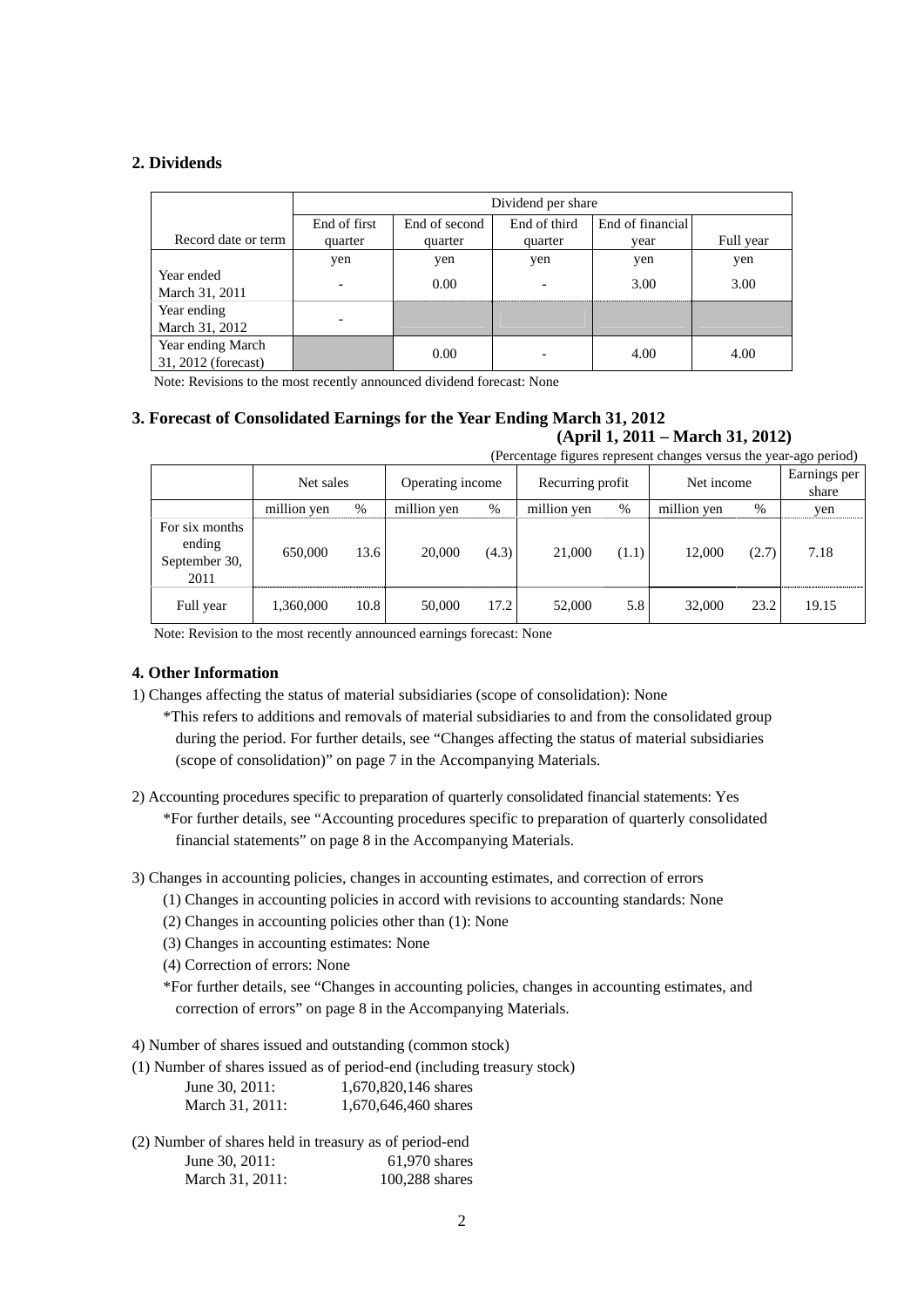(3) Average number of shares during respective periods Three months ended June 30, 2011: 1,670,759,373 shares Three months ended June 30, 2010: 1,667,836,934 shares

### **Quarterly review status**

This report is exempt from the quarterly review of accounts conducted in accord with Japan's Financial Instruments and Exchange Act. As of this report's publication, the quarterly review of the quarterly financial results had not been completed.

#### **\*Appropriate Use of Financial Forecasts and Other Important Matters**

#### *Forward-Looking Statements*

These materials contain various forward-looking statements and other forecasts regarding performance and other matters. Such statements are based on information available at the time of preparation. Actual results may differ from those expressed or implied by forward-looking statements due to a range of factors. For assumptions underlying earnings forecasts and other information regarding the use of such forecasts, refer to "Consolidated earnings outlook" on page 7 in the Accompanying Materials.

#### *How to Obtain Supplementary Briefing Material on Quarterly Financial Results and Details of the Quarterly Financial Results Briefing*

The Company plans to conduct a briefing for institutional investors and analysts by conference call on Friday July 29, 2011, and to post the briefing material on quarterly financial results to be used for the briefing on TDnet and the Company's website simultaneously with the announcement of financial results.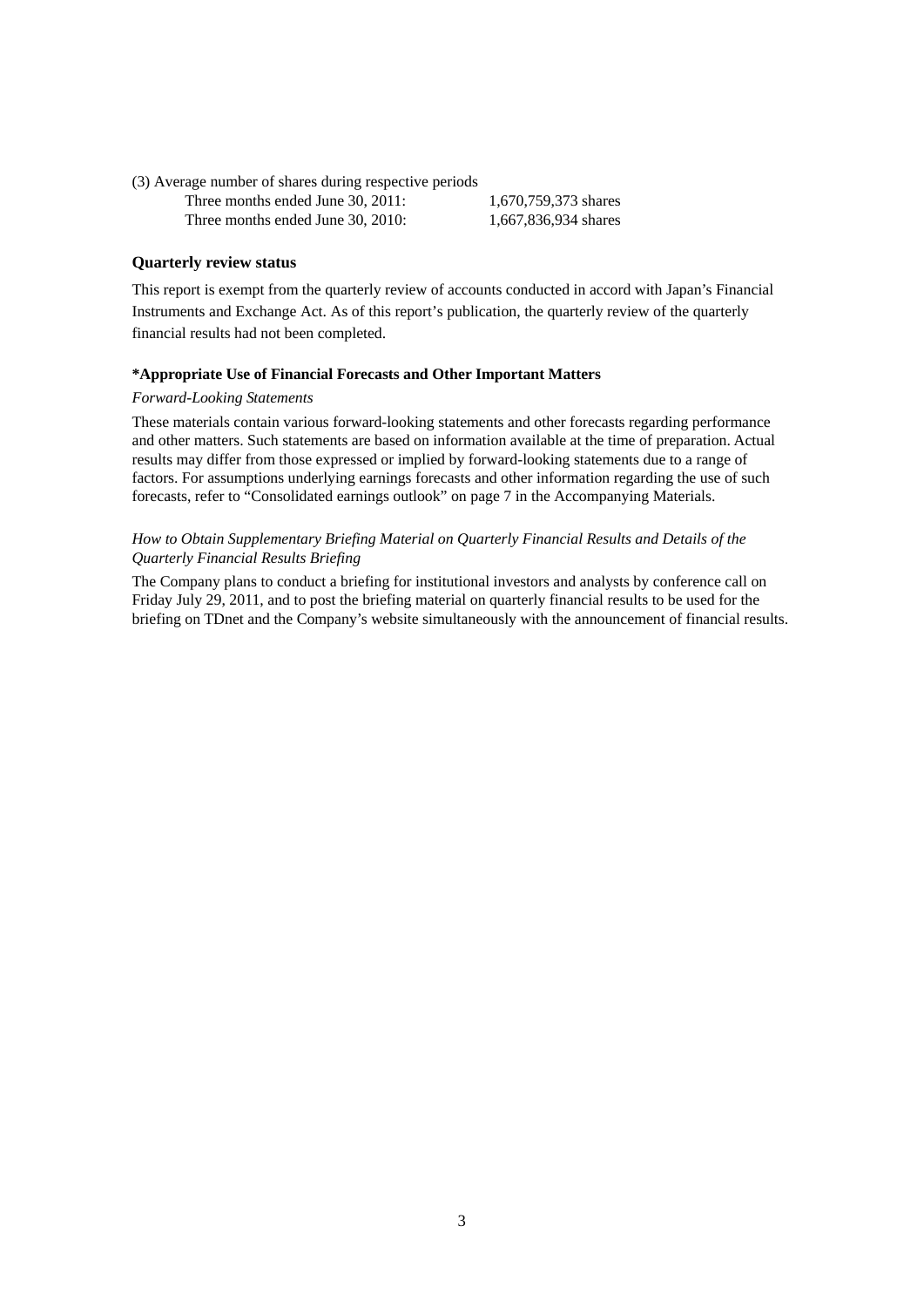# **Accompanying Materials – Contents**

| 1. Qualitative Information and Financial Statements                                              | 5  |
|--------------------------------------------------------------------------------------------------|----|
| (1) Consolidated operating results                                                               | 5  |
| (2) Consolidated financial position                                                              | 7  |
| (3) Consolidated earnings outlook                                                                | 7  |
| 2. Summary Information (Others)                                                                  | 7  |
| (1) Changes affecting the status of material subsidiaries (scope of consolidation)               | 7  |
| (2) Accounting procedures specific to preparation of quarterly consolidated financial statements | 8  |
| (3) Changes in accounting policies, changes in accounting estimates, and correction of errors    | 8  |
| 3. Consolidated Financial Statements                                                             | 9  |
| (1) Consolidated balance sheets                                                                  | 9  |
| (2) Consolidated statements of income and comprehensive income                                   | 11 |
| (Consolidated statements of income for the three months ended June 30, 2011)                     | 11 |
| (Consolidated statements of comprehensive income for the three months ended June 30, 2011)       | 11 |
| (3) Notes on the going-concern assumption                                                        | 12 |
| (4) Segment information                                                                          | 12 |
| (5) Notes on significant changes in the amount of shareholders' equity                           | 13 |
| 4. Supplementary Information                                                                     | 13 |
| (1) Condensed consolidated cash flow statements                                                  | 13 |
| (2) Orders and sales                                                                             | 13 |
| (3) Net sales by geographic area                                                                 | 14 |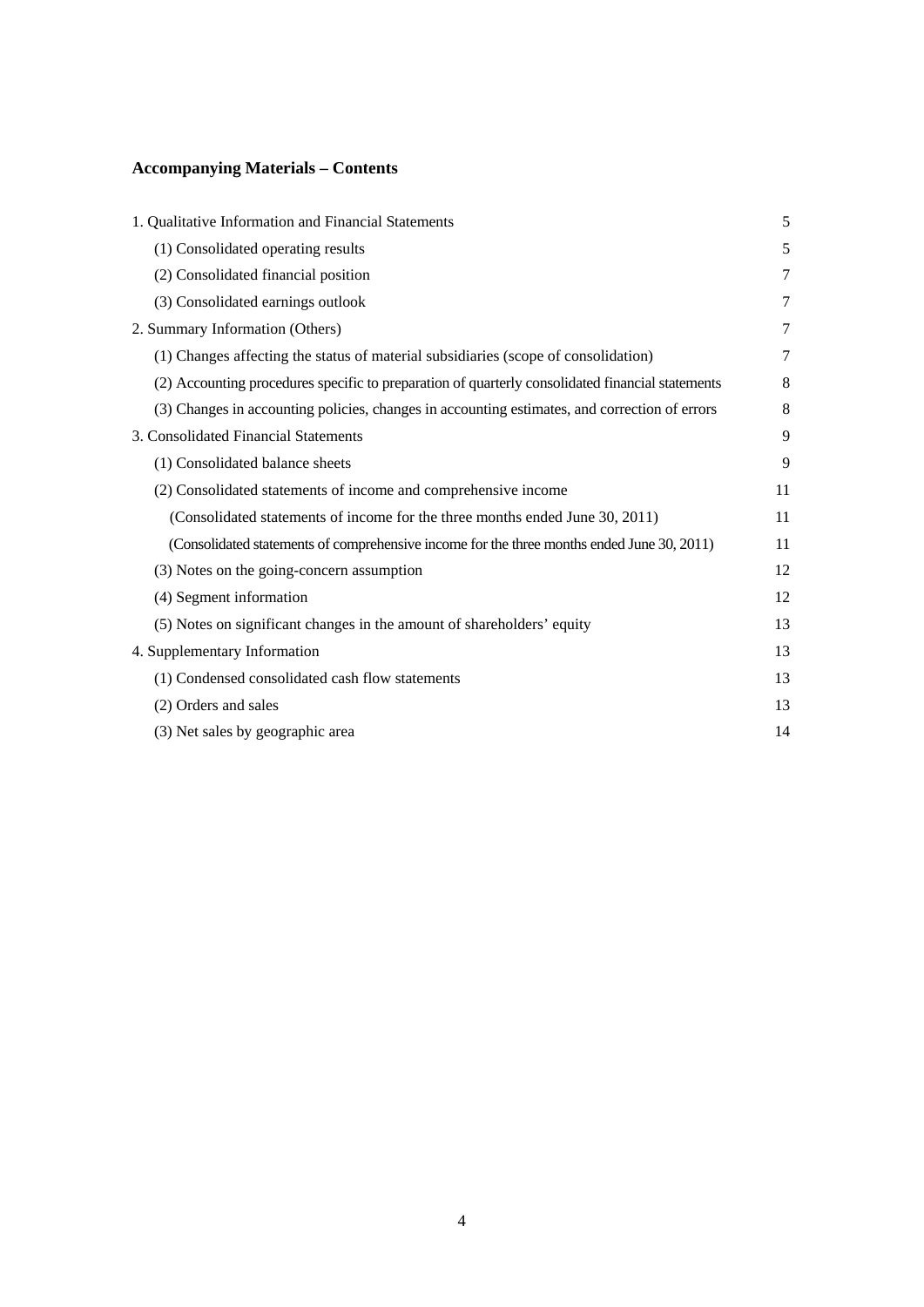# **1. Qualitative Information and Financial Statements**

### **(1) Consolidated operating results**

In the three months to June 30, 2011 (first quarter of the fiscal year ending March 31, 2012), Japan's economy continued to tread water, and the business environment facing the KHI Group remained adverse due to factors including the yen appreciation trend and sharply rising materials prices. The economic outlook for Japan remains uncertain due to a slump in personal consumption and the impact on production activities of electricity supply constraints in the aftermath of the Great East Japan Earthquake of March 11.

The global economy showed a general recovery trend supported by vigorous growth in China and other emerging markets, despite concerns about prolonged balance sheet adjustments in the US and sovereign debt risk in some European countries. In these circumstances, a key challenge will be suppression of inflationary pressure against a backdrop of robust demand, principally in emerging markets.

In this operating environment, the Group achieved higher overall sales and profits in the fiscal first quarter, despite year-on-year decreases in sales or profits in some businesses. Overall orders received decreased, as large order increases in the Ship & Offshore Structure and Precision Machinery segments failed to compensate for a decrease in orders in the Rolling Stock segment, a business in which large orders were booked in the previous first quarter. Overall sales rose on increases in the Precision Machinery, Aerospace, and Plant & Infrastructure segments, despite decreases in other segments. Overall profits increased, albeit slightly, due to higher profits and improvement in the Precision Machinery and Aerospace segments, which offset decreases in other segments.

As a result, in the first quarter of the fiscal year, orders received fell ¥78.3 billion year on year to ¥251.1 billion on a consolidated basis. Net sales increased ¥14.1 billion year on year to ¥291.5 billion. Operating income edged up ¥0.7 billion to ¥12.3 billion, ordinary income rose ¥3.2 billion to  $\frac{1}{4}$ .6 billion, and net income increased  $\frac{1}{4}$ .6 billion to  $\frac{1}{4}$ .6 billion.

Consolidated segment information for the first quarter of the fiscal year is summarized below.

#### **Segment Information**

#### **Ship & Offshore Structure**

Consolidated orders received totaled ¥17.0 billion on orders for 5 bulk carriers, a ¥15.3 billion increase from the year-earlier period, when no newbuild orders were received.

Consolidated net sales totaled ¥27.7 billion, down ¥0.9 billion from the year-earlier period.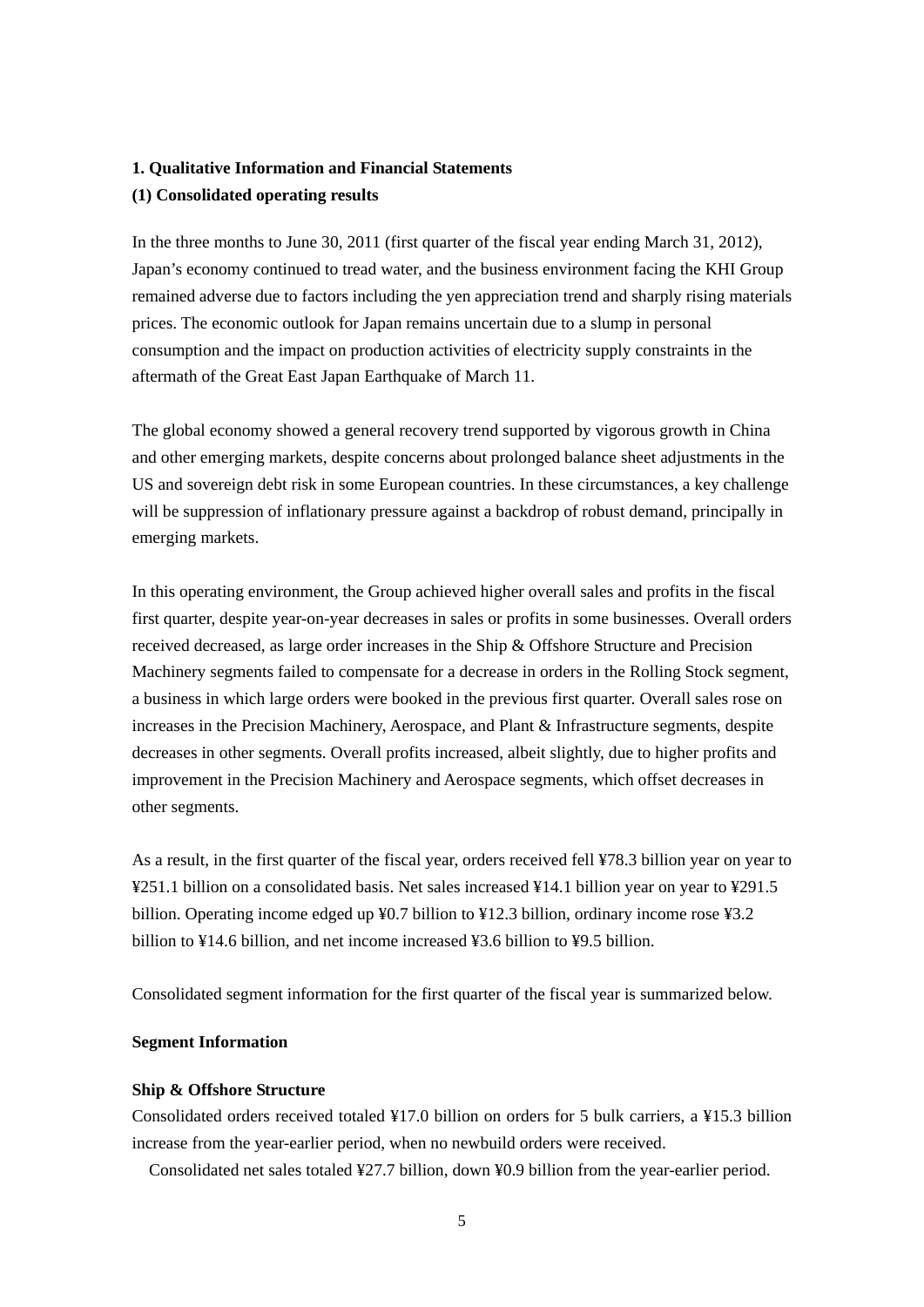Consolidated operating income decreased ¥2.3 billion year on year to ¥0.9 billion due to factors including an increase in provision for losses on construction contracts.

#### **Rolling Stock**

Consolidated orders received decreased ¥78.9 billion year on year to ¥22.6 billion in the absence of a large order from overseas received in the previous fiscal first quarter.

Consolidated net sales were down ¥0.8 billion year on year to ¥25.8 billion.

Consolidated operating income fell ¥1.7 million year on year to ¥0.0 billion due to factors including the impact of yen appreciation.

#### **Aerospace**

Consolidated orders received were down ¥5.9 billion year on year to ¥30.6 billion, largely as a result of lower orders from Japan's Ministry of Defense.

Consolidated net sales rose ¥5.8 billion year on year to ¥40.0 billion. The increase is largely attributable to higher sales to the Ministry of Defense and an increase in sales of Boeing 777 component parts.

Consolidated operating loss was ¥0.8 billion, an improvement of ¥0.9 billion year on year largely attributable to sales growth. Yen appreciation had a severe negative impact on profitability.

#### **Gas Turbine & Machinery**

Consolidated orders received totaled ¥31.3 billion, a ¥1.7 billion decrease from the year-earlier period, due to factors including a decrease in orders for marine diesel engines.

Consolidated net sales fell ¥4.3 billion year on year to ¥45.5 billion, reflecting lower sales of gas compression module and other factors.

Consolidated operating income decreased ¥0.6 billion year on year to ¥3.3 billion, largely as a result of lower sales.

### **Plant & Infrastructure**

Consolidated orders received decreased ¥12.9 billion year on year to ¥19.1 billion, largely due to lower orders for plants for Japan.

Consolidated net sales rose ¥3.3 billion year on year to ¥23.8 billion, an increase mainly attributable to higher sales of overseas plants.

Consolidated operating income rose ¥0.7 billion year on year to ¥0.9 billion due to higher sales and other factors.

#### **Motorcycle & Engine**

Consolidated net sales fell ¥5.5 billion year on year to ¥59.6 billion due to factors including lower motorcycle sales to emerging markets.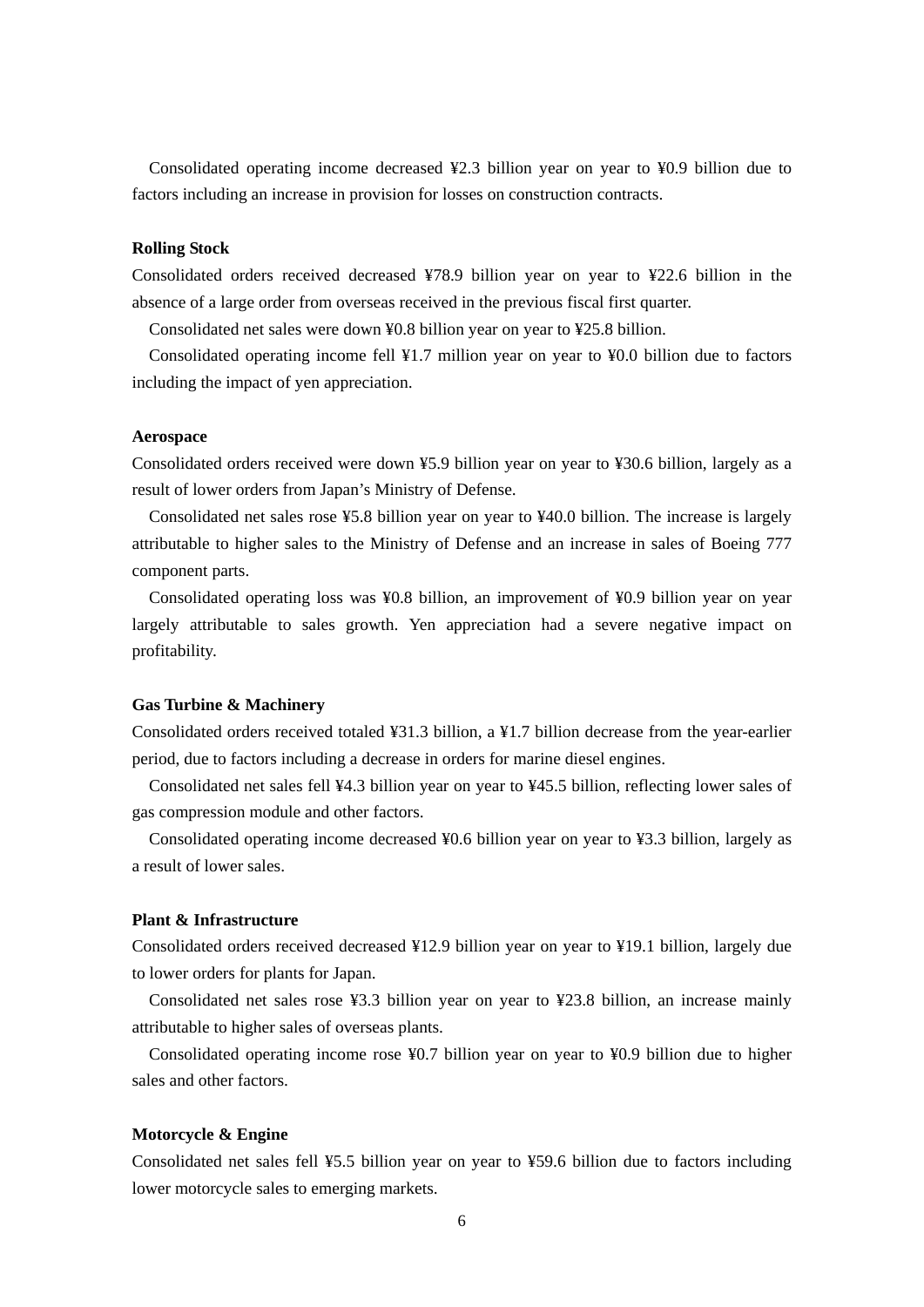Consolidated operating income fell ¥0.4 billion to ¥0.3 billion, largely as a result of lower sales.

# **Precision Machinery**

Consolidated orders received increased ¥8.4 billion year on year to ¥43.4 billion, mainly due to growth in orders for hydraulic equipment from construction machinery makers.

Consolidated net sales rose ¥12.6 billion year on year to ¥40.4 billion, driven largely by growth in hydraulic equipment sales to construction machinery makers and sales of clean robots for semiconductor production facilities.

Consolidated operating income grew ¥3.1 billion year on year to ¥7.1 billion, largely as a result of higher sales.

#### **Other Operations**

Consolidated net sales increased ¥3.9 billion year on year to ¥28.4 billion.

Consolidated operating income rose ¥0.8 billion year on year to ¥0.9 billion.

#### **(2) Consolidated financial position**

At June 30, 2011, consolidated assets totaled ¥1,312.5 billion, an increase of ¥41.6 billion from March 31, 2011. The increase is largely attributable to a decrease in trade receivables in conjunction with collection of sales receipts. Consolidated liabilities decreased from March 31, 2011 by ¥46.7 billion to ¥1,010.0 billion due to a decrease in trade payables. Interest-bearing debt as of June 30 was ¥445.8 billion, a ¥16.6 billion increase from March 31, 2011. Consolidated net assets increased ¥5.0 billion from March 31, 2011 to ¥302.5 billion at June 30. Principal factors contributing to the change were distribution of dividends and the recording of quarterly net income.

#### **(3) Consolidated earnings outlook**

Since business performance has developed generally according to plan, the Company has left unchanged the consolidated earnings forecasts for the fiscal year ending March 31, 2012 (announced April 28, 2011).

The Company's earnings forecasts assume exchange rates of ¥83 to the US dollar and ¥115 to the euro.

#### **2. Summary Information (Others)**

# **(1) Changes affecting the status of material subsidiaries (scope of consolidation)**

Not applicable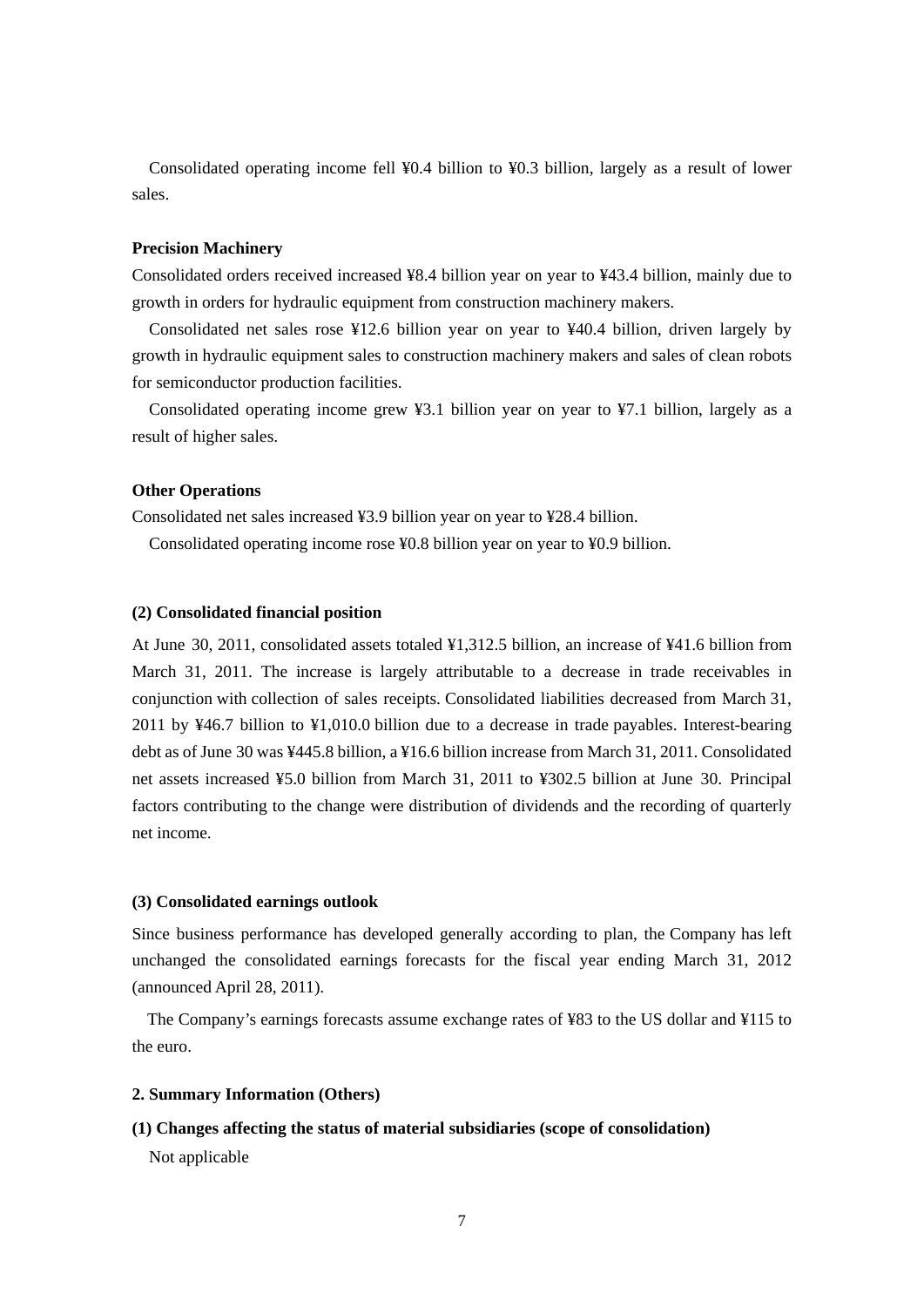### **(2) Accounting procedures specific to preparation of quarterly consolidated financial statements**

The Company calculates tax expense by rationally estimating its effective tax rate after application of deferred-tax accounting to pretax net income for the fiscal year, which includes the first quarter under review, and multiplying quarterly pretax net income by said estimated effective tax rate. If unable to use the estimated effective tax rate, the Company calculates tax expense by multiplying the statutory effective tax rate by quarterly pretax net income adjusted to reflect material differences other than temporary differences.

Income taxes are reported inclusive of income tax adjustments.

**(3) Changes in accounting policies, changes in accounting estimates, and correction of errors**  Not applicable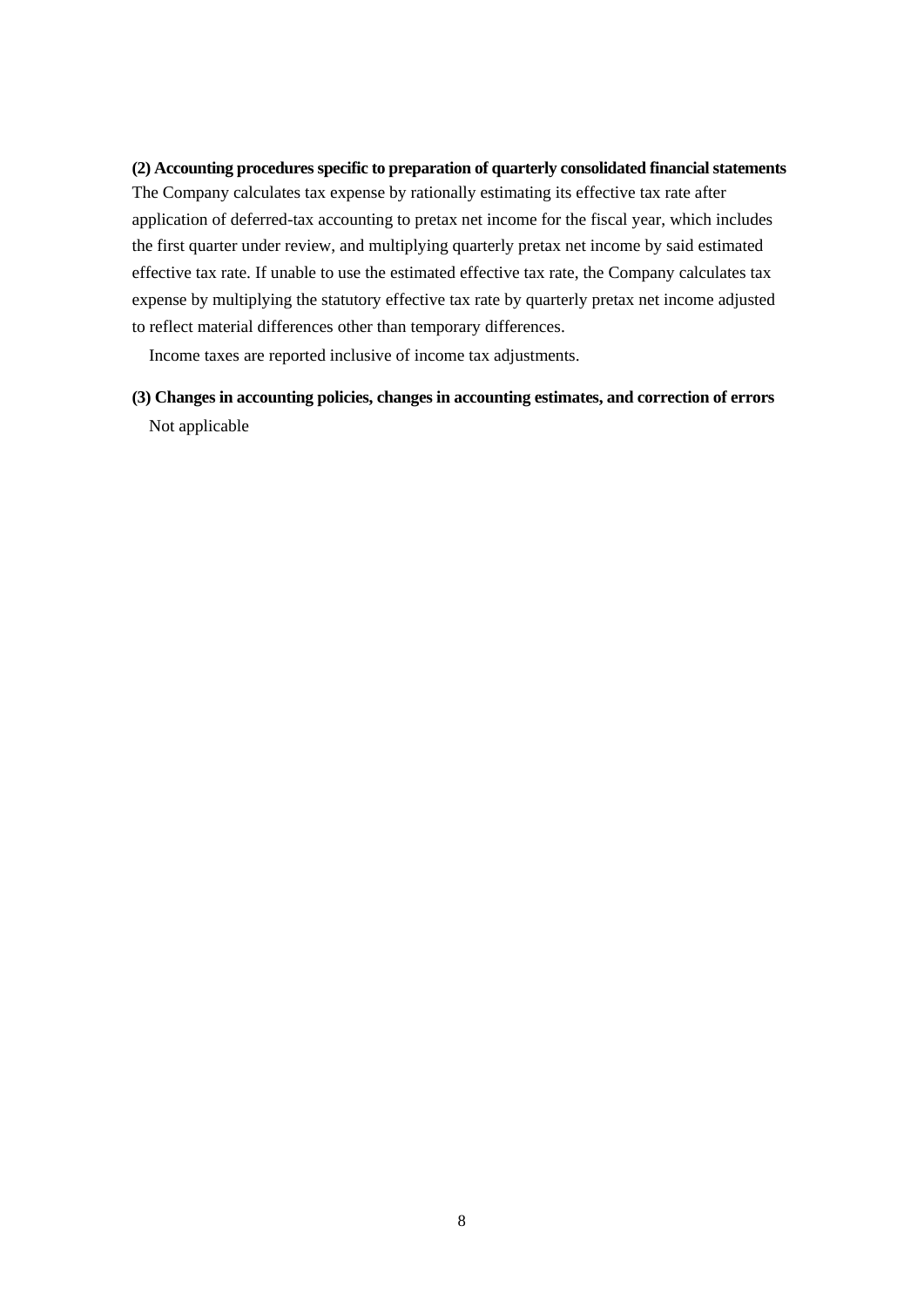# **3. Consolidated Financial Statements**

# **(1) Consolidated balance sheets**

|                                                        | Millions of yen |                    |  |
|--------------------------------------------------------|-----------------|--------------------|--|
|                                                        | As of           | Three months ended |  |
|                                                        | March 31, 2011  | June 30, 2011      |  |
| <b>Assets</b>                                          |                 |                    |  |
| Current assets                                         |                 |                    |  |
| Cash on hand and in banks                              | 47,233          | 28,870             |  |
| Trade receivables                                      | 401,753         | 355,500            |  |
| Merchandise and finished products                      | 50,528          | 42,566             |  |
| Work in process                                        | 285,977         | 311,544            |  |
| Raw materials and supplies                             | 88,817          | 87,241             |  |
| Other current assets                                   | 80,239          | 80,830             |  |
| Allowance for doubtful receivables                     | (2,829)         | (3,015)            |  |
| Total current assets                                   | 951,719         | 903,537            |  |
| Fixed assets                                           |                 |                    |  |
| Net property, plant and equipment<br>Intangible assets | 275,780         | 278,283            |  |
| Goodwill                                               | 626             | 548                |  |
| Other                                                  | 18.622          | 18,595             |  |
| Total intangible assets                                | 19,249          | 19,144             |  |
| Investments and other assets                           |                 |                    |  |
| Other                                                  | 108,515         | 112,604            |  |
| Allowance for doubtful receivables                     | (986)           | (974)              |  |
| Total investments and other assets                     | 107,529         | 111,629            |  |
| Total fixed assets<br><b>Total assets</b>              | 402,558         | 409,057            |  |
|                                                        | 1,354,278       | 1,312,595          |  |
|                                                        |                 |                    |  |
| <b>Liabilities</b><br><b>Current liabilities</b>       |                 |                    |  |
| Trade payables                                         | 319,271         | 249,077            |  |
| Short-term debt                                        | 143,972         | 160,646            |  |
| Income taxes payable                                   | 5,988           | 3,977              |  |
| <b>Accrued bonuses</b>                                 | 15,692          | 16,108             |  |
| Provision for losses on construction contracts         | 33,068          | 33,964             |  |
| Other provisions                                       | 8,865           | 8,381              |  |
| Advances from customers                                | 80,815          | 95,207             |  |
| Other                                                  | 96,051          | 94,108             |  |
| Total current liabilities                              | 703,726         | 661,472            |  |
|                                                        |                 |                    |  |
| Long-term liabilities                                  |                 |                    |  |
| Bonds payable                                          | 50,000          | 50,000             |  |
| Long-term debt                                         | 203,801         | 199,843            |  |
| Employees' retirement and severance benefits           | 80,556          | 79,693             |  |
| Other provisions                                       | 9,202           | 9,233              |  |
| Other                                                  | 9,557           | 9,825              |  |
| Total long-term liabilities                            | 353,117         | 348,596            |  |
| <b>Total liabilities</b>                               | 1,056,844       | 1,010,068          |  |
| <b>Net assets</b>                                      |                 |                    |  |
| Shareholders' equity                                   |                 |                    |  |
| Common stock                                           | 104,340         | 104,360            |  |
| Capital surplus                                        | 54,251          | 54,271             |  |
| Retained earnings                                      | 158,615         | 162,649            |  |
| Treasury stock                                         | (30)            | (18)               |  |
| Total shareholders' equity                             | 317,176         | 321,262            |  |
|                                                        |                 |                    |  |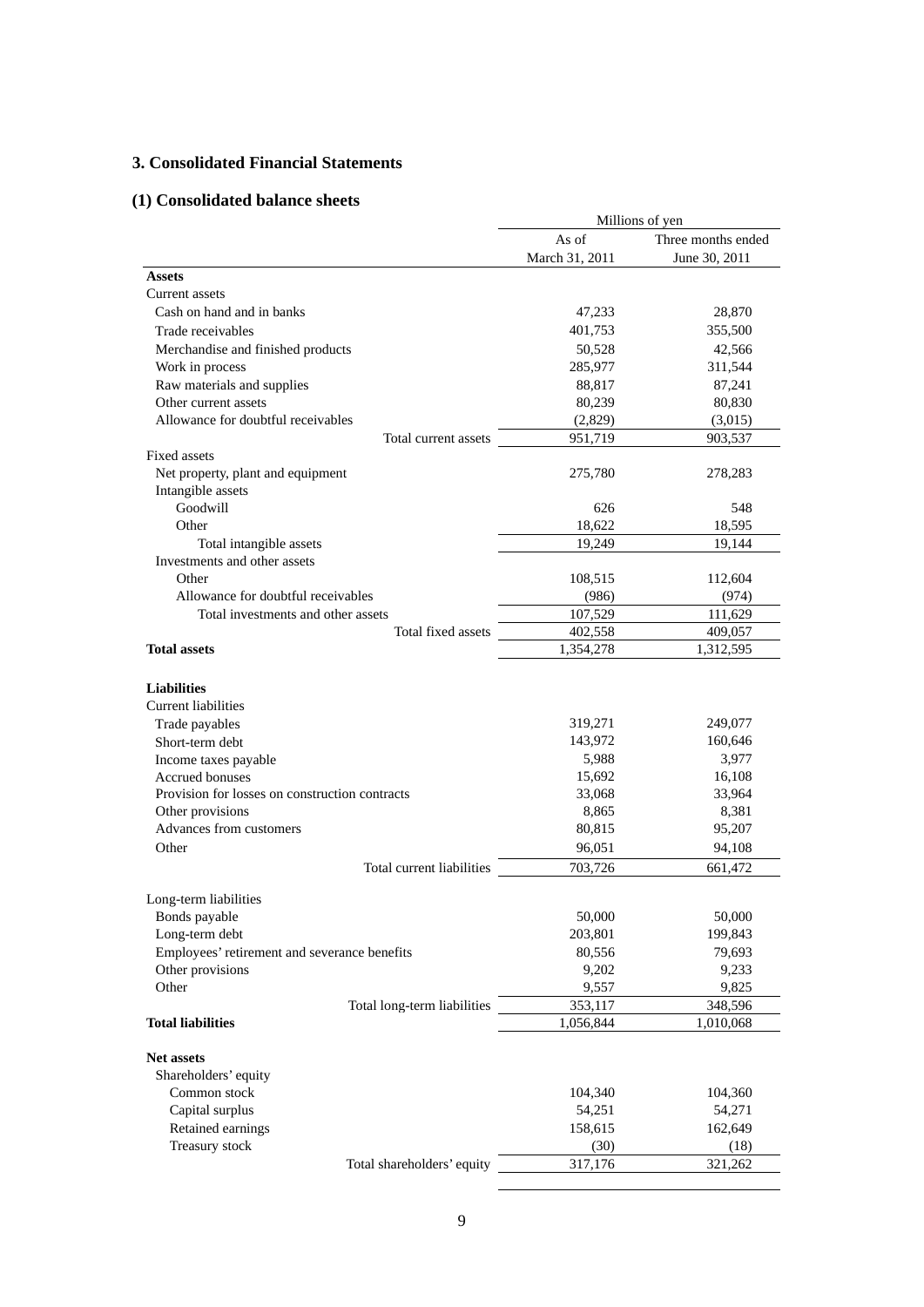| Accumulated other comprehensive income       |           |           |
|----------------------------------------------|-----------|-----------|
| Net unrealized gains (losses) on securities  | 3,876     | 3,652     |
| Deferred gains (losses) on hedges            | (990)     | (421)     |
| Foreign currency translation adjustment      | (31,006)  | (30,674)  |
| Total accumulated other comprehensive income | (28, 119) | (27, 443) |
| Minority interests                           | 8.376     | 8,707     |
| <b>Total net assets</b>                      | 297,433   | 302,526   |
| <b>Total net assets and liabilities</b>      | 1.354.278 | 1,312,595 |
|                                              |           |           |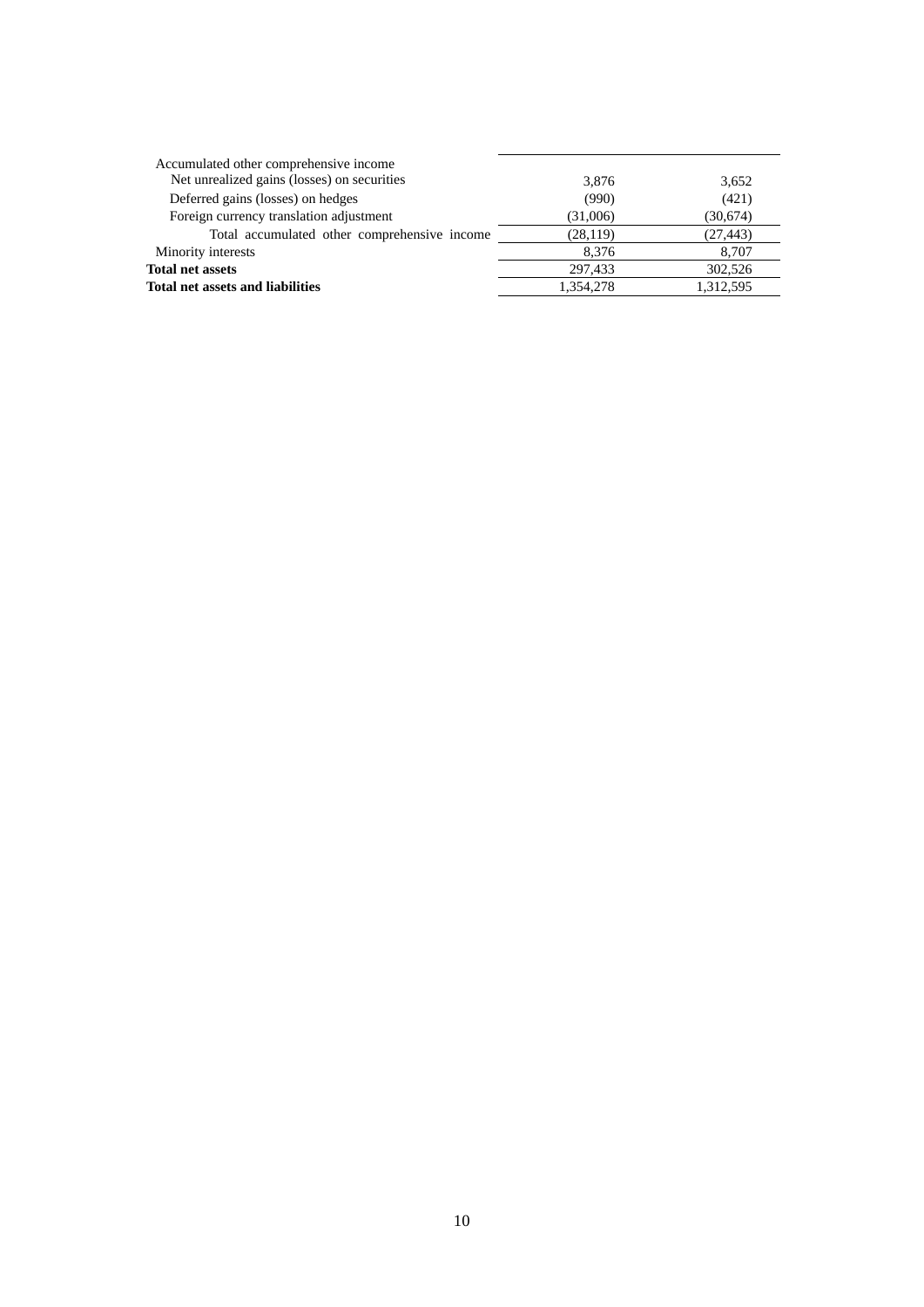# (**2) Consolidated statements of income and comprehensive income**

# **Consolidated statements of income**

| onsonuateu statements of muonie                                                           | Millions of yen                     |                                     |  |
|-------------------------------------------------------------------------------------------|-------------------------------------|-------------------------------------|--|
|                                                                                           | Three months ended<br>June 30, 2010 | Three months ended<br>June 30, 2011 |  |
| Net sales                                                                                 | 277,387                             | 291,579                             |  |
| Cost of sales                                                                             | 231,766                             | 244,360                             |  |
| Gross profit                                                                              | 45,620                              | 47,218                              |  |
| Selling, general and administrative expenses                                              |                                     |                                     |  |
| Salaries and benefits                                                                     | 9,311                               | 9,668                               |  |
| R&D expenses                                                                              | 7,329                               | 7,009                               |  |
| Provision for doubtful accounts                                                           |                                     | 195                                 |  |
| Other                                                                                     | 17,322                              | 17,971                              |  |
| Total selling, general and administrative expenses                                        | 33,963                              | 34,844                              |  |
| Operating income (loss)                                                                   | 11,657                              | 12,373                              |  |
| Non-operating income                                                                      |                                     |                                     |  |
| Interest income                                                                           | 506                                 | 367                                 |  |
| Dividend income                                                                           | 342                                 | 321                                 |  |
| Equity in income of non-consolidated subsidiaries and affiliates                          | 2,275                               | 2,098                               |  |
| Foreign exchange gain, net                                                                |                                     | 313                                 |  |
| Other                                                                                     | 1,298                               | 1,218                               |  |
| Total non-operating income                                                                | 4,423                               | 4,318                               |  |
| Non-operating expenses                                                                    |                                     |                                     |  |
| Interest expense                                                                          | 1,202                               | 1,104                               |  |
| Foreign exchange loss, net                                                                | 952                                 |                                     |  |
| Loss on valuation of securities                                                           | 1,547                               | 7                                   |  |
| Other                                                                                     | 991                                 | 910                                 |  |
| Total non-operating expenses                                                              | 4,694                               | 2,022                               |  |
| Recurring profit (loss)                                                                   | 11,386                              | 14,669                              |  |
| <b>Extraordinary losses</b>                                                               |                                     |                                     |  |
| Loss on impairment of fixed assets                                                        |                                     | 564                                 |  |
| Loss on adjustment for changes of accounting standard for asset<br>retirement obligations | 270                                 |                                     |  |
| Provision for doubtful accounts of affiliates                                             | 215                                 |                                     |  |
| Total extraordinary losses                                                                | 485                                 | 564                                 |  |
| Income (loss) before income taxes and minority interests                                  | 10,901                              | 14,104                              |  |
| Income taxes                                                                              | 4,579                               | 3,946                               |  |
| Income before minority interests                                                          | 6,322                               | 10,158                              |  |
| Minority interests in net income of consolidated subsidiaries                             | 438                                 | 599                                 |  |
| Net income (loss)                                                                         | 5,883                               | 9,558                               |  |

# **Consolidated statements of comprehensive income**

| Millions of yen                     |                                     |  |
|-------------------------------------|-------------------------------------|--|
|                                     |                                     |  |
| Three months ended<br>June 30, 2010 | Three months ended<br>June 30, 2011 |  |
| 6,322                               | 10,158                              |  |
|                                     |                                     |  |
| (1,179)                             | (251)                               |  |
| 131                                 | 614                                 |  |
| (1,154)                             | (488)                               |  |
| 241                                 | 1,003                               |  |
| (1,960)                             | 878                                 |  |
| 4,361                               | 11,036                              |  |
| 3.659                               | 10.235                              |  |
| 701                                 | 801                                 |  |
|                                     |                                     |  |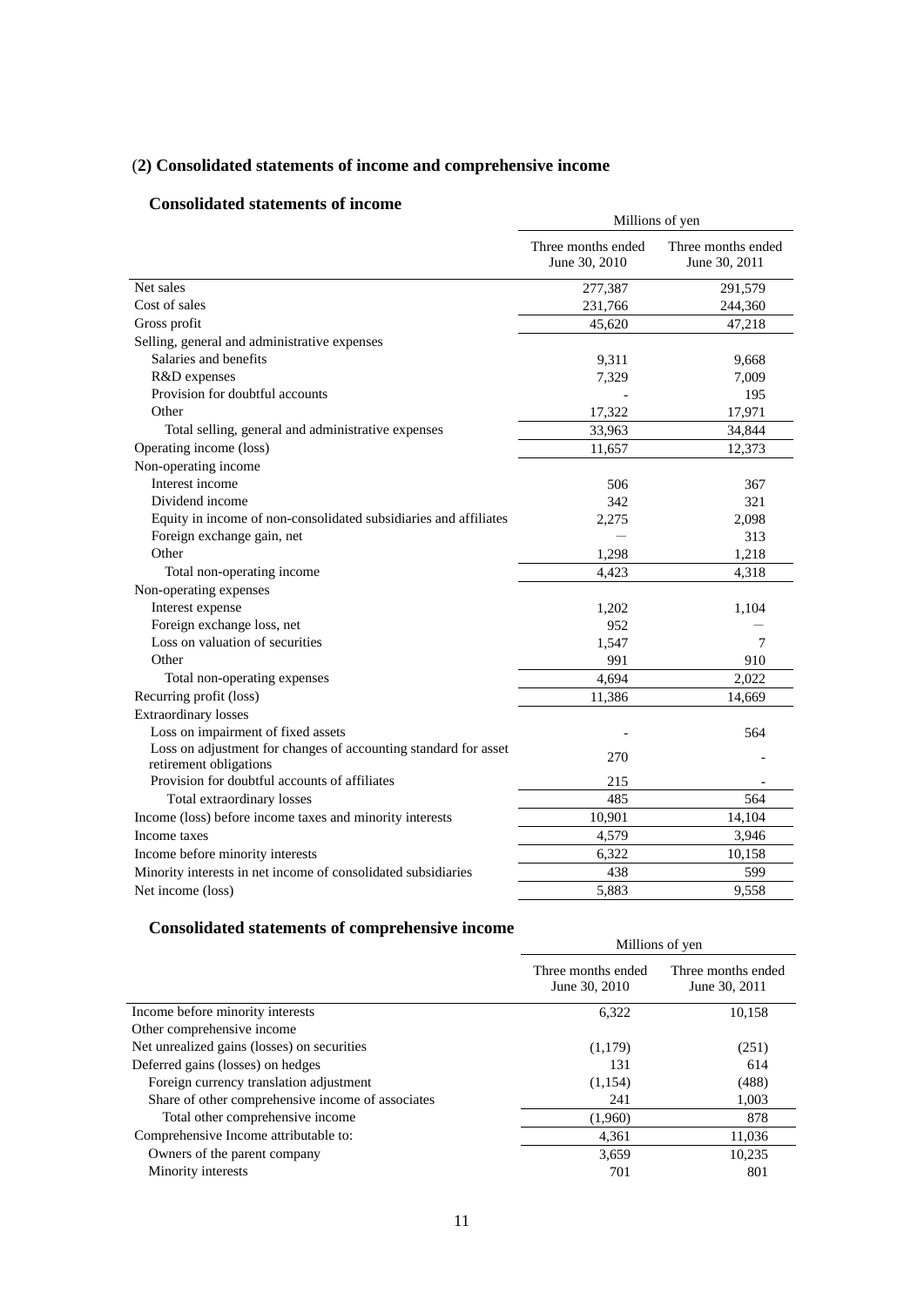#### (**3) Notes on the going-concern assumption**

Not applicable

### **(4) Segment information and others**

*Segment information* 

# 1. Three months ended June 30, 2010 (April 1, 2010 – June 30, 2010)

(1) Sales and income (loss) by reportable segment

|                            |                |                       |             | Millions of yen            |
|----------------------------|----------------|-----------------------|-------------|----------------------------|
|                            | External sales | Intersegment<br>sales | Total sales | Operating<br>income (loss) |
| Ship & Offshore Structure  | 28,659         | 342                   | 29,001      | 3.318                      |
| <b>Rolling Stock</b>       | 26,680         | 93                    | 26,773      | 1,779                      |
| Aerospace                  | 34.211         | 390                   | 34.601      | (1, 857)                   |
| Gas Turbine & Machinery    | 49,906         | 5,937                 | 55,843      | 4.057                      |
| Plant & Infrastructure     | 20.456         | 785                   | 21,242      | 285                        |
| Motorcycle & Engine        | 65.169         | 321                   | 65.490      | 774                        |
| <b>Precision Machinery</b> | 27,854         | 2,818                 | 30,672      | 3,958                      |
| Other                      | 24.449         | 7,012                 | 31,462      | 35                         |
| Reportable segment total   | 277,387        | 17.701                | 295,088     | 12,352                     |
| Adjustments*1              |                | (17,701)              | (17,701)    | (695)                      |
| Consolidated total         | 277,387        |                       | 277,387     | 11,657                     |

Notes: 1. Breakdown of adjustments:

|                           | Millions of yen |
|---------------------------|-----------------|
| Income                    | Amount          |
| Intersegment transactions | 299             |
| Corporate expenses*       | 396             |
| Total                     | 695             |

\*Corporate expenses mainly comprise general and administrative expenses not attributed to reportable segments.

2. Segment income adjustments are based on operating income reported on the quarterly consolidated statements of income for the corresponding period.

# (2) Impairment loss on fixed assets and goodwill by reportable segment Not applicable

### 2. Three months ended June 30, 2011 (April 1, 2011 – June 30, 2011)

(1) Sales and income (loss) by reportable segment

|                            |                |                       |             | Millions of yen            |
|----------------------------|----------------|-----------------------|-------------|----------------------------|
|                            | External sales | Intersegment<br>sales | Total sales | Operating<br>income (loss) |
| Ship & Offshore Structure  | 27,751         | 101                   | 27,853      | 950                        |
| <b>Rolling Stock</b>       | 25,878         | 63                    | 25.941      | 48                         |
| Aerospace                  | 40,029         | 442                   | 40.471      | (898)                      |
| Gas Turbine & Machinery    | 45,569         | 3,896                 | 49,466      | 3,386                      |
| Plant & Infrastructure     | 23,825         | 1.919                 | 25,744      | 999                        |
| Motorcycle & Engine        | 59,611         | 209                   | 59,820      | 353                        |
| <b>Precision Machinery</b> | 40.481         | 3.219                 | 43,700      | 7,125                      |
| Other                      | 28.432         | 7,670                 | 36,102      | 922                        |
| Reportable segment total   | 291.579        | 17,522                | 309.101     | 12.889                     |
| Adjustments*1              |                | (17,522)              | (17,522)    | (515)                      |
| Consolidated total         | 291,579        |                       | 291.579     | (12, 373)                  |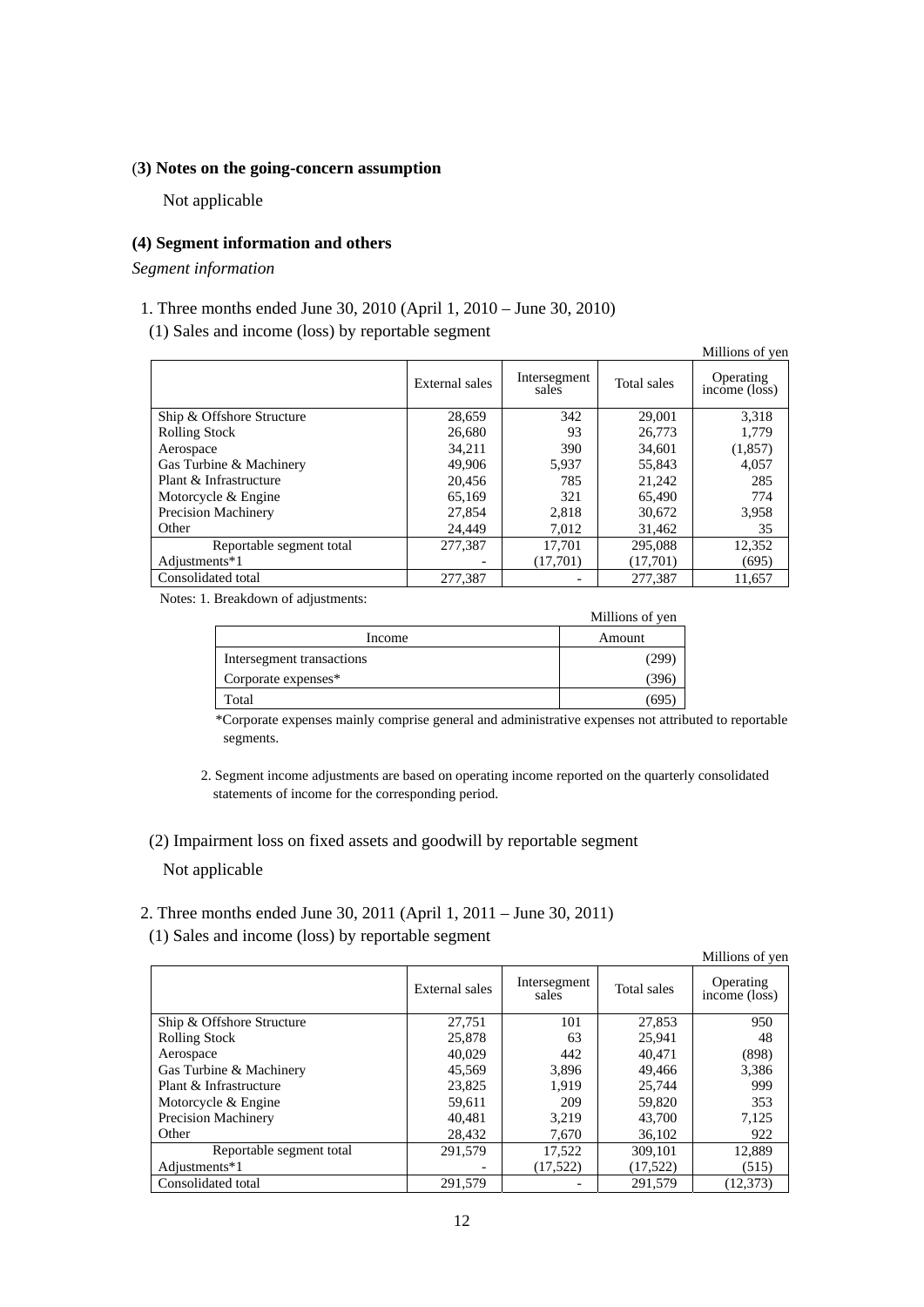#### Notes: 1. Breakdown of adjustments:

|                           | Millions of yen |
|---------------------------|-----------------|
| Income                    | Amount          |
| Intersegment transactions |                 |
| Corporate expenses*       | 1563            |
| Total                     |                 |

\* Corporate expenses mainly comprise general and administrative expenses not attributed to reportable segments.

- 2. Segment income adjustments are based on operating income reported on the quarterly consolidated statements of income for the corresponding period.
- (2) Impairment loss on fixed assets and goodwill by reportable segment

# Not applicable

#### **(5) Notes on significant changes in the amount of shareholders' equity**

Not applicable

# **4. Supplementary information**

## **(1) Condensed consolidated cash flow statements**

|                                            | Millions of yen                     |                                     |  |
|--------------------------------------------|-------------------------------------|-------------------------------------|--|
|                                            | Three months ended<br>June 30, 2010 | Three months ended<br>June 30, 2011 |  |
| Cash flow from operating activities        | 182                                 | (10,239)                            |  |
| Cash flow from investing activities        | (12,310)                            | (14, 869)                           |  |
| Cash flow from financing activities        | 1.902                               | 11,189                              |  |
| Cash and cash equivalents at end of period | 24,283                              | 27,538                              |  |

# **(2) Orders and sales (consolidated)**

#### **Orders received**

|                           |             | Three months ended June<br>30, 2010 | Three months ended June<br>30, 2011 |            | 2011        | Year ended March 31, |
|---------------------------|-------------|-------------------------------------|-------------------------------------|------------|-------------|----------------------|
|                           | million yen | % of total                          | million yen                         | % of total | million yen | % of total           |
| Ship & Offshore Structure | 1,662       | 0.5                                 | 17,003                              | 6.7        | 78.953      | 6.2                  |
| <b>Rolling Stock</b>      | 101,583     | 30.8                                | 22,646                              | 9.0        | 187.122     | 14.7                 |
| Aerospace                 | 36,594      | 11.1                                | 30,610                              | 12.1       | 206,730     | 16.2                 |
| Gas Turbine & Machinery   | 33,080      | 10.0                                | 31,377                              | 12.4       | 187,582     | 14.7                 |
| Plant & Infrastructure    | 32,061      | 9.7                                 | 19.143                              | 7.6        | 119.987     | 9.4                  |
| Motorcycle & Engine       | 65.169      | 19.7                                | 59.611                              | 23.7       | 234,479     | 18.4                 |
| Precision Machinery       | 35,065      | 10.6                                | 43.490                              | 17.3       | 148,955     | 11.7                 |
| Other                     | 24.271      | 7.3                                 | 27,297                              | 10.8       | 106,841     | 8.4                  |
| Total                     | 329,488     | 100.0                               | 251,181                             | 100.0      | 1.270.652   | 100.0                |

Note: The Motorcycle & Engine segment's orders received are equal to its net sales as production is based mainly on estimated demand.